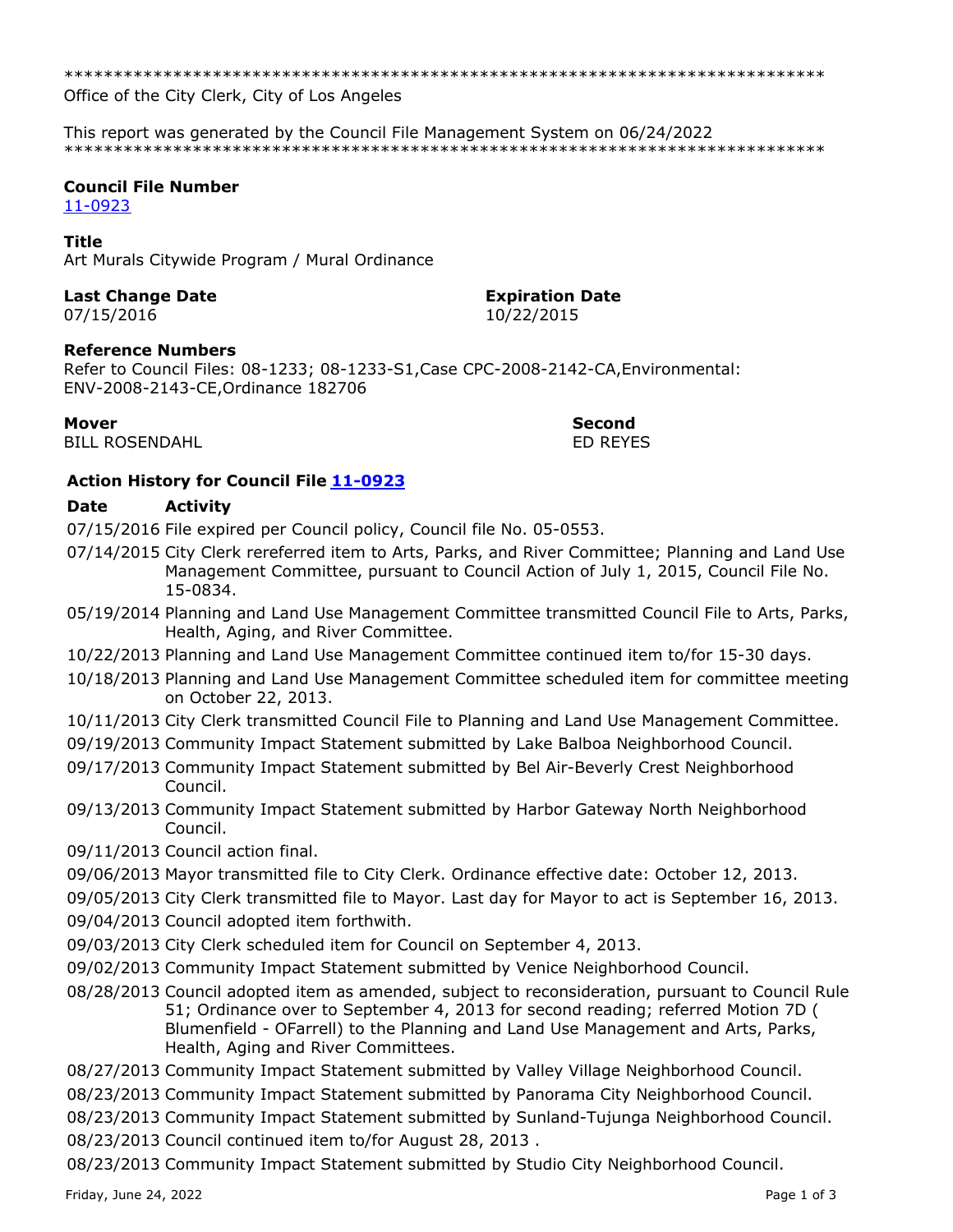- 08/22/2013 Community Impact Statement submitted by Historic Highland Park Neighborhood Council.
- 08/20/2013 Community Impact Statement submitted by Venice Neighborhood Council.
- 08/20/2013 Council continued item to/for August 23, 2013 .
- 08/19/2013 Community Impact Statement submitted by Westwood Neighborhood Council.
- 08/19/2013 Community Impact Statement submitted by Mar Vista Community Council.
- 08/16/2013 Community Impact Statement submitted by Woodland Hills-Warner Center Neighborhood Council.
- 08/15/2013 City Attorney document(s) referred to Council.
- 08/14/2013 Document(s) submitted by City Attorney, as follows:

City Attorney report R13-0235, dated, August 13, 2013, relative to the draft ordinance amending the Municipal and Adnistrative Codes to allow the creation of new Original Art Murals and the preservation of Vintage Original Art Murals on private property.

- 08/13/2013 City Clerk scheduled item for Council on August 20, 2013.
- 07/30/2013 Planning and Land Use Management Committee submits report to Council without recommendation .
- 07/29/2013 Cultural Affairs Department document(s) referred to Planning and Land Use Management Committee.
- 07/29/2013 Document(s) submitted by Department of Cultural Affairs, as follows:

Cultural Affairs Department report, submitted July 29, 2013, relative to the original Art Mural ordinance Administrative Codes for the regulation of original murals.

- 07/29/2013 Community Impact Statement submitted by Westside Neighborhood Council.
- 07/26/2013 Planning and Land Use Management Committee scheduled item for committee meeting on July 30, 2013.
- 07/26/2013 Council rereferred item to Planning and Land Use Management Committee, pursuant to Council Action of July 26, 2013, Council File No. 13-0823-S1.
- 07/13/2013 Community Impact Statement submitted by Granada Hills South Neighborhood Council.
- 07/10/2013 Council rereferred item to Planning Committee, pursuant to Council Action of July 2, 2013, Council File No. 13-0823.
- 07/09/2013 Community Impact Statement submitted by Winnetka Neighborhood Council.
- 06/18/2013 Community Impact Statement submitted by Silver Lake Neighborhood Council.
- 06/17/2013 City Attorney document(s) referred to Planning and Land Use Management Committee.
- 06/17/2013 Document(s) submitted by City Attorney, as follows:

City Attorney report R13-0171, dated June 17, 2013, relative to a draft ordinance amending/adding sections to the Municipal and Administrative Codes for the regulation of original art murals.

- 06/15/2013 Community Impact Statement submitted by Glassell Park Neighborhood Council.
- 06/13/2013 Community Impact Statement submitted by Greater Wilshire Neighborhood Council.
- 06/13/2013 Community Impact Statement submitted by Greater Wilshire Neighborhood Council.
- 06/12/2013 Community Impact Statement submitted by Encino Neighborhood Council.
- 05/22/2013 Community Impact Statement submitted by Studio City Neighborhood Council.
- 05/21/2013 Community Impact Statement submitted by North Hills West Neighborhood Council.
- 05/13/2013 Community Impact Statement submitted by Reseda Neighborhood Council.
- 05/07/2013 Community Impact Statement submitted by West Hills Neighborhood Council.
- 05/03/2013 Community Impact Statement submitted by Mid City Neighborhood Council.
- 04/09/2013 Community Impact Statement submitted by LA-32 Neighborhood Council.
- 04/01/2013 Community Impact Statement submitted by Valley Village Neighborhood Council.